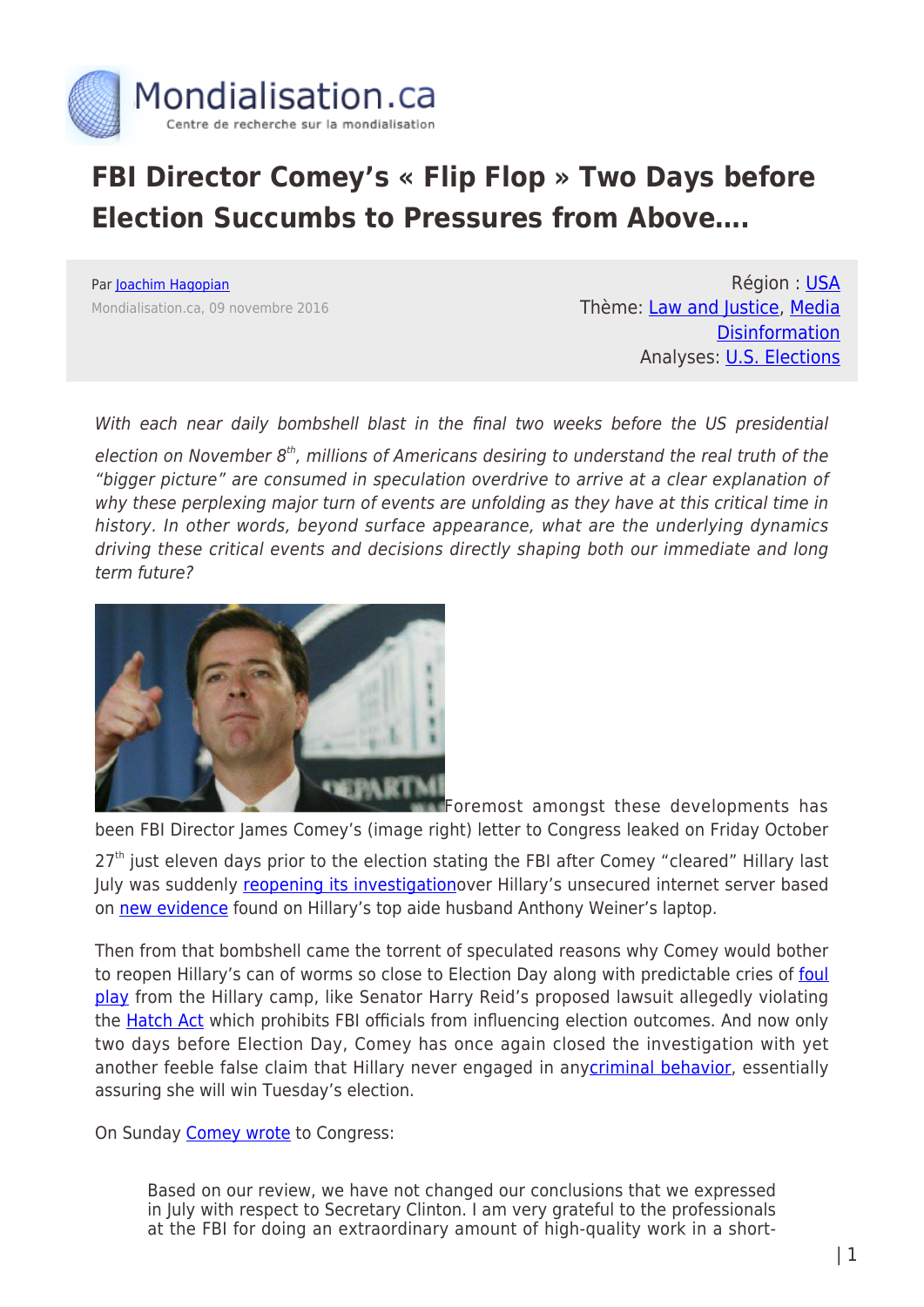period of time.

Comey praises his FBI for analyzing [650,000 emails](http://lawnewz.com/high-profile/we-asked-experts-if-fbi-could-do-meaningful-review-of-clinton-emails-in-one-week/) in eight days, that's less than one second per email. His flip flopping mind-fuck game strategically timed less than 48 hours before American citizens began casting their votes begs for honest explanation that we already know will not be forthcoming from a rancidly corrupt deep state.

What is absolutely clear based on released emails is that Hillary jeopardized national security repeatedly, a [felony involving espionage](http://www.truthdig.com/report/item/all_whistleblowers_should_get_pass_if_hillary_clinton_does_20160606) that makes her unfit to even run for office. When whistleblowers unprotected by the federal whistleblower act serve prison time for far less, disclosing governmental wrongdoing of the worst order, and Hillary gets off scot free, that's a travesty of justice that makes a mockery of our two-tiered justice system.

Secondly, Clinton even ordered her maid to [print classified material](http://nypost.com/2016/11/06/clinton-directed-her-maid-to-print-out-classified-materials/).

Thirdly, Hillary and her top aides have **perjured themselves** repeatedly.

Fourthly, her ["pay for play" racket](http://www.zerohedge.com/news/2016-09-15/clinton-foundation-ceo-admits-pay-play-no-question-courtesy-appointments-were-made) with her Clinton Foundation in 2014 giving less than [6%](http://thefederalist.com/2016/09/16/clinton-foundation-spent-6-percent-charitable-grants-2014/) [to charities](http://thefederalist.com/2016/09/16/clinton-foundation-spent-6-percent-charitable-grants-2014/) and otherwise filling millions into her and Bill's coffers, even using it to pay for daughter [Chelsea's wedding,](http://www.zerohedge.com/news/2016-11-06/doug-band-accuses-chelsea-using-clinton-foundation-money-pay-her-wedding) racking up yet more serious crimes. As of a year ago, their corrupt tax exempt foundation, which the **FBI is still investigating**, has swindled nearly  $$2$ [billion.](https://www.washingtonpost.com/politics/clintons-raised-nearly-2-billion-for-foundation-since-2001/2015/02/18/b8425d88-a7cd-11e4-a7c2-03d37af98440_story.html)

As Secretary of State she [sold America down](https://www.intellihub.com/clinton-foundation-payoffs-promised-hammond-ranch-other-publically-owned-lands-russia/) the drain to foreign state interests as well as corrupt foreign high-rolling bidders, arming the rest of the world for the global war she intends to launch against Russia and Iran. She even [sold 20%](http://www.nytimes.com/2015/04/24/us/cash-flowed-to-clinton-foundation-as-russians-pressed-for-control-of-uranium-company.html?_r=0) of our nation's uranium ore to her sworn enemy Russia. [Saudi Arabia, Qatar](https://theintercept.com/2016/08/25/why-did-the-saudi-regime-and-other-gulf-tyrannies-donate-millions-to-the-clinton-foundation/) and other Gulf States gave millions in gifts to the Clinton's unholy foundation after Hillary arranged sweet arms deals while she knew they actively [financed ISIS terrorists,](http://21stcenturywire.com/2016/11/04/wikileaks-hillary-clinton-knew-saudi-qatar-were-funding-isis-but-still-took-their-money-for-foundation/) the largest terrorist organization that [she and Obama](http://www.breitbart.com/national-security/2016/08/12/fact-check-obama-hillary-founders-isis-bet/) [created.](http://www.breitbart.com/national-security/2016/08/12/fact-check-obama-hillary-founders-isis-bet/) That alone makes her and Obama US traitors for not only aiding and abetting the enemy but creating one too.

So Comey letting Hillary off the hook on Sunday [again] should come as no real surprise. The only real surprise arose on October 27<sup>th</sup>.

But the leaked contents from the NYPD investigators alleging that Bill and Hillary both participated in registered sex offender Jeffrey Epstein's [child sex ring](http://truepundit.com/breaking-bombshell-nypd-blows-whistle-on-new-hillary-emails-money-laundering-sex-crimes-with-children-child-exploitation-pay-to-play-perjury/) along with angry FBI factions leading an **open rebellion** against Comey's weak corrupt leadership knowing Hillary was guilty as sin was what pushed Comey to reopen the investigation.

Moreover, recently leaked Hillary campaign chairman [John Podesta's emails](http://www.abeldanger.net/2016/11/podestas-pizza-and-pedophiles-baphomet.html#more) include encrypted code words commonly pertaining to child sex ring lingo. Comey had far more to lose by not reopening it. So he did what all slimy technocrats do to [cover his ass](http://www.globalresearch.ca/the-real-reasons-why-fbi-director-james-comey-reopened-the-hillary-investigation/5553979). And now that he once again has folded, expect those brave honest rank and file officers and agents from both NYPD and the FBI to risk their lives busting the [murderous Clinton](http://www.whatreallyhappened.com/RANCHO/POLITICS/BODIES.php#axzz4PRWk0tvX) crime family wide open. The [NYPD chief](http://www.inquisitr.com/3672706/hillary-clinton-email-investigation-nypd-source-says-clintons-involved-in-sex-slavery-child-sex-crimes-child-exploitation-and-more/) saying he will provide WikiLeaks with the hardcore evidence he said he made copies of or release it directly to the public himself. Hillary's horrendous criminal track record and [her rigged election](https://www.youtube.com/watch?v=EEQvsK5w-jY) have irreparably damaged America, staining our nation so corrupt and broken beyond repair to become a modern day Babylon.

Further tainting Comey and his FBI is his Deputy Director **[Andrew McCabe](http://www.zerohedge.com/news/2016-10-24/prominent-democrat-connected-clintons-donated-675000-campaign-deputy-fbi-directors-w)**, selected to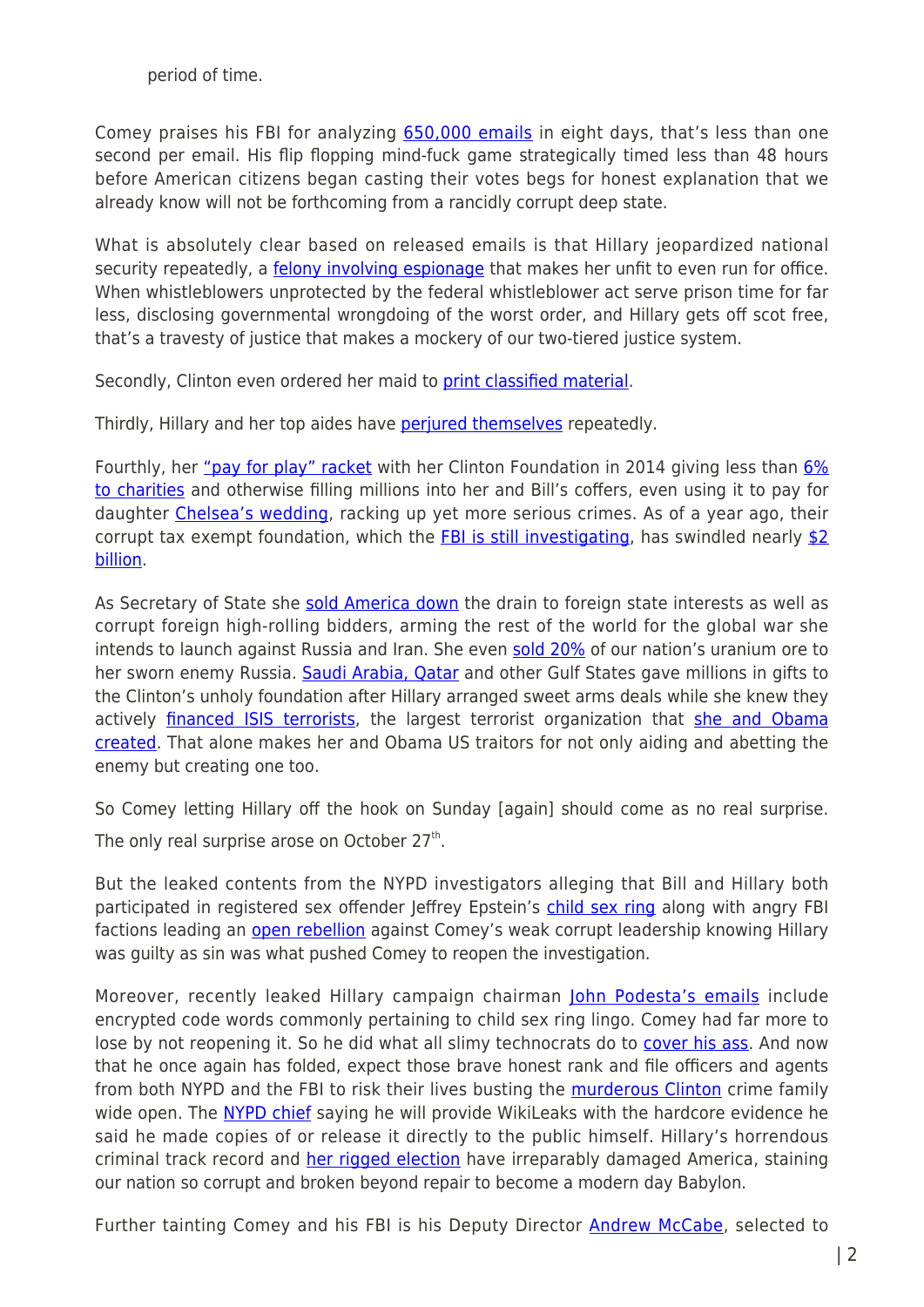oversee the Clinton investigation. Just prior to his promotion to second in charge, the Clintons through their Super-PACS gave anywhere from a half up to a million dollars in campaign donations to McCabe's wife running for state senate seat. This over the top conflict of interest also goes far to explain why the FBI leaders refuse to charge Hillary with a multitude of crimes for which she is so obviously guilty.

Just when it appeared the Clinton crime cabal was finally being [held accountable,](https://www.sott.net/article/333069-Breaking-sex-scandal-from-Weiners-laptop-may-be-the-smoking-gun-that-will-bring-down-the-Clintons-for-good) Comey once again succumbed to mounting pressures from the [pro-Clinton forces](http://townhall.com/tipsheet/guybenson/2016/11/07/analysis-comeys-biggest-mistake-came-in-july-n2242262), namely his boss Attorney General [Loretta Lynch](http://daisyluther.com/if-clinton-goes-down-loretta-lynch-will-go-down-with-her/) and her boss [President Obama](http://www.zerohedge.com/news/2016-10-31/will-barack-obama-suspend-election-if-hillary-forced-out-new-fbi-email-investigation) who both know that should the Clintons go down, so would they.

Obama and Lynch are equally guilty as corrupt servants serving their masters that insist on Hillary as their next presidential puppet, at least for a little while.

But Republican Congressman [Steve King](http://www.dailymail.co.uk/news/article-3910766/We-ve-got-hands-Congressman-says-Republican-lawmakers-set-Anthony-Weiner-s-650-000-emails.html) just said that Congress has access to all those Weiner laptop emails and will vigorously pursue investigating Hillary thoroughly where the FBI refuses, confirming she may be [impeached](http://www.salon.com/2016/10/26/judicial-watch-threatens-it-will-impeach-hillary-clinton-if-shes-elected-president/) on her first say in office. As the elite's pedophile whore faces pending impeachment and jail time, the planet's rulers would rather destroy America in a most egregious, humiliating way on full public display before the world. This method ensures that the US will become the [global pariah](http://www.veteranstoday.com/2015/09/25/is-america-now-destined-to-become-the-worlds-pariah-along-with-its-master-israel/) receiving its karmic due for being the most bloodthirsty, bullying murderous nation in the history of the world.

Analyzed purely from the perspective that the mainstream media and to no small degree even the so called independent media is controlled by a [half dozen mega-media](http://www.storyleak.com/graphic-6-corporations-own-90-percent-of-media/) [giants](http://www.storyleak.com/graphic-6-corporations-own-90-percent-of-media/) owned and operated by six oligarch kingpins, the [ruling elite](http://www.globalresearch.ca/one-world-governance-and-the-council-on-foreign-relations-we-shall-have-world-government-by-conquest-or-consent/5541363) is responsible for both engineering and manipulating virtually every major global event and development now unfolding anywhere and everywhere on earth as well as determining how each gets reported by the press.

Such tight control over both events and how they're covered for the masses gives the public an extremely limited, completely biased and false information lens by which to discern the "truth." And as such, over 90% of all news outflow disseminated to citizens of the world is incredibly locked in and controlled by just these six powerbrokers. This means very little truth has any chance of getting through to the people. And without the internet, there'd be no chance.

As far as CNN, AP, Reuters, ABC, NBC, CBS, PBS, NPR, the New York Times, Washington Post, Chicago Tribune, LA Times and Boston Globe go, divergent views amongst these [MSM](http://www.foxnews.com/politics/2016/10/12/bias-alert-wikileaks-exposes-medias-secret-support-clinton.html) [powerhouses](http://www.foxnews.com/politics/2016/10/12/bias-alert-wikileaks-exposes-medias-secret-support-clinton.html) are few and far between. During this election cycle they have all been flagrantly controlled by the Hillary crime cabal government with the possible exception of Rupert Murdock's [Fox and theNew York Post](http://nymag.com/daily/intelligencer/2016/05/why-rupert-murdoch-decided-to-support-trump.html) as the only Trump-friendly giants of the lot. In a recent study examining 588 news stories on the three major commercial networks, [91% of](http://www.politico.com/blogs/on-media/2016/10/study-91-percent-of-trump-coverage-on-broadcast-news-was-negative-230297) [the news](http://www.politico.com/blogs/on-media/2016/10/study-91-percent-of-trump-coverage-on-broadcast-news-was-negative-230297) focused on negative Trump coverage while minimizing negative stories about Clinton despite WikiLeaks' relentless release of criminal evidence against her cartel.

But all this Orwellian spun deception and propaganda have not been enough to convince Americans that mainstream media tells the truth, which has only [increased support](http://www.activistpost.com/2016/03/medias-global-anti-trump-coverage-proves-the-matrix-is-real.html) for the outsider Trump. So in droves especially in the **under 50 crowd** are increasingly seeking news and information from internet sources, typically shared on various social networks like Twitter and Facebook although all the internet giants Facebook, Twitter, Google and Yahoo have been completely *co-opted* as invasive tentacles of an oppressive federal government,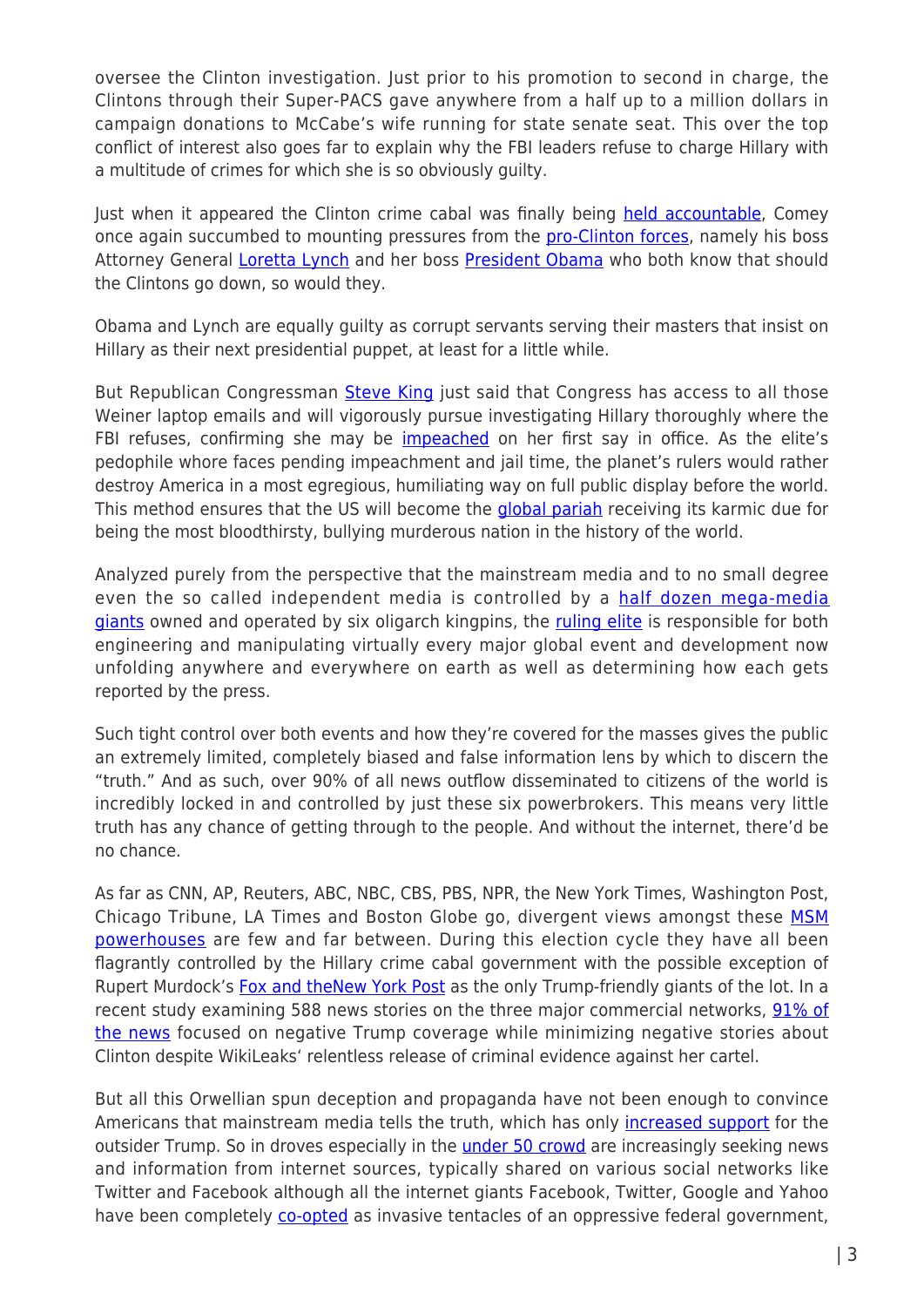increasingly censoring, screening, spying and feeding the totalitarian control apparatus of NSA and Homeland Security. Privacy rights on the internet are now nonexistent.

But with the enormous email dumps that WikiLeaks has provided, the ugly truth of how [corrupt and dishonest the political system](http://themillenniumreport.com/2016/10/the-top-100-most-damaging-wikileaks/) is in America is plain for anyone possessing half a brain to see. And as shocking and lowdown as the sordid detailed leaks of our political machine so rigged by unscrupulous, immoral players are, exposing their cronyism, after nearly two years of nonstop email leaks, the American public has become desensitized to the sheer and vast amount of Clinton fraud and criminality. Similar to the saturation effects from mass [media violence,](http://www.psychiatrictimes.com/child-adolescent-psychiatry/violence-media-what-effects-behavior) sex and propaganda brainwashing generations through decades of [social engineering](http://www.wakingtimes.com/2016/04/19/weapons-mass-distraction/) and [mind control](http://vigilantcitizen.com/vigilantreport/mind-control-theories-and-techniques-used-by-mass-media/), mass media consumers worldwide bombarded 24/7 are now living in a [virtual world bubble](http://elevr.com/are-we-living-in-a-virtual-reality/), resulting in a [dumbed down](http://www.globalresearch.ca/the-dumbing-down-of-america-by-design/5395928), detached numbness that has insidiously, unconsciously taken hold. As a result, [passivity, apathy and short](http://faculty.frostburg.edu/phil/forum/PhilFilm5.htm) [attention](http://faculty.frostburg.edu/phil/forum/PhilFilm5.htm) spanned escapism rule the day for mindless billions on this planet.

These are the globalized zombies, the walking dead incapable of critical thinking or expressing an original thought, glued to their electronic gadgetry, and lost to a virtual world non-reality superimposed on them by the earth's rulers. By design, this sad and pathetic outcome is exactly what the elite wants us to become - [docile, unthinking, obedient robots.](https://www.lewrockwell.com/2016/10/joachim-hagopian/power-elites-war/)

Also by preplanned design, America's first black president has US citizens more polarized and at odds, divided and conquered[since the Civil War](http://freebeacon.com/politics/obama-country-divided-not-civil-war/) along class, ideological, racial, religious and gender lines based partially on the cultural and social conditioning that's elevated the artificial diabolical edifice of [Political Correctness.](http://thefreethoughtproject.com/free-speech-political-correctness/) Instead of free speech and freedom of thought, we now have PC thought police creating a culture of distrust, eliminating honest dialogue, coercing people to be afraid to express their true opinions and perceptions for fear of having their careers and lives destroyed by the [militant PC](http://www.nytimes.com/2015/12/23/opinion/trump-obama-and-the-assault-on-political-correctness.html) [machine](http://www.nytimes.com/2015/12/23/opinion/trump-obama-and-the-assault-on-political-correctness.html) led by the likes of Obama, his minions and his New World Order architects controlling both his and our every move and utterance.

In spite of a growing percentage of the global population turning to the internet for more objective news analyses and a more accurate accounting of reality in our increasingly truthstarved world, there remains a tendency to [oversimplify power](http://www.globalresearch.ca/u-s-elections-november-chaos-what-youre-not-being-told/5554954) into a monolithic structure of totalitarian control when actually there are conflicting, competing, fragmented forces operating within both the government as well as the media.

Perhaps in the context of the on again/off again Hillary investigation, what we're seeing is that dichotomy in action. Certain insider intelligence sources like [Steve Pieczenik's](http://yournewswire.com/fbi-emails-wikileaks-clinton-coup/) [videos](http://yournewswire.com/fbi-emails-wikileaks-clinton-coup/) claiming responsibility for supplyingWikiLeaks (as opposed to the Democrats' lame **blame game** of Putin) for all the hacked material incriminating the current deep state regime have been allowed to shake the tree but not tear out the rotten roots of the elite's power base.

Clearly at least some elements within deep state have made the decision to distance themselves from Hillary, moving forward to plant seeds of destruction designed to eventually take down the Clinton crime syndicate still entrenched in Washington. But the pervasive power structure behind her fixed presence in US power politics epitomizes her ruling masters, so in the end ultimately they decided to call off her rapid demise with another "no criminality" white flag issued Sunday by FBI puppet lackey James Comey.

So the American politic machine so thoroughly tainted, dripping in corruption still reigns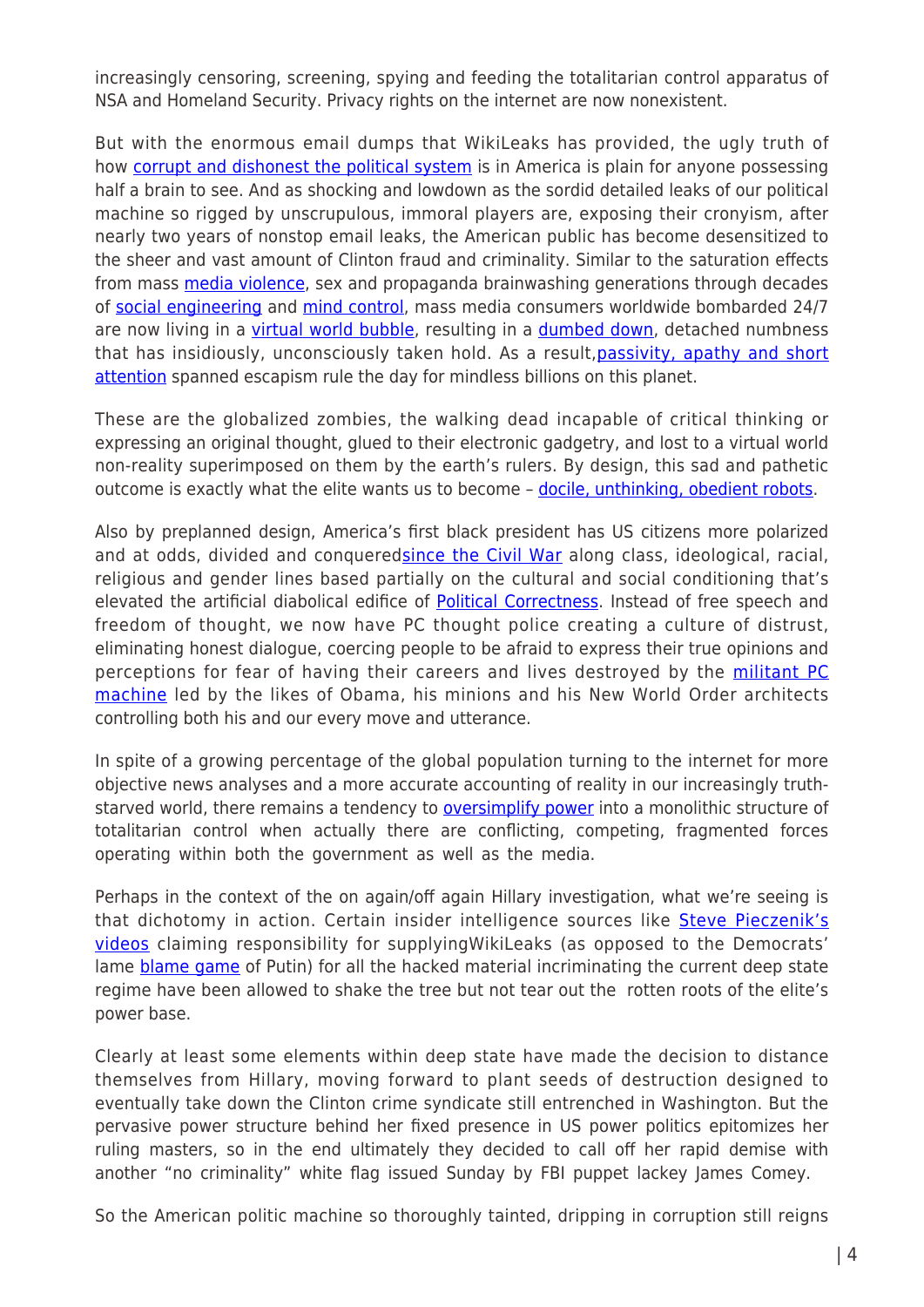supreme for Election Day. [Electronica](http://blackboxvoting.org/)lly [fixed voting machines](http://www.zerohedge.com/news/2016-10-25/texas-rigged-first-reports-voting-machines-switching-votes-hillary-texas) combined with blatantly widespread [election](http://alexanderhiggins.com/stanford-berkley-study-1-77-billion-chance-hillary-won-primary-without-widespread-election-fraud/) and [voter fraud](http://thefreethoughtproject.com/widespread-voter-fraud-election/) all meticulously put into place over this last year to ensure a fixed election outcome favorable to the ruling class remains unchanged.

As the long anointed successor of Obama as our [nation destroyer](http://www.newsmax.com/Limbaugh/Obama-Great-Destroyer-War/2012/06/05/id/441236/), Hillary will finish the job he treasonously began. Yet that job was really the same globalist design operating over 50 years ago that pulled off the original inside job of the [JFK assassination,](http://www.alternet.org/investigations/jfk-assassination-cia-and-new-york-times-are-still-lying-us) eliminating the last vestige of an American leader truly operating on behalf of the people. So the then shadow rogue government that hijacked our nation in 1963 flourished under the JFK [co-conspirator](http://www.dailymail.co.uk/news/article-2322981/Former-Nixon-aide-claims-evidence-Lyndon-B-Johnson-arranged-John-F-Kennedys-assassination-new-book.html) [Johnson](http://www.dailymail.co.uk/news/article-2322981/Former-Nixon-aide-claims-evidence-Lyndon-B-Johnson-arranged-John-F-Kennedys-assassination-new-book.html)-Nixon Vietnam War era only to continue to seize unprecedented power under the globalist tutelage of [Kissinger and Brzezinski](https://www.rt.com/usa/332320-kissinger-albright-brzezinski-ghosts/) throughout the seamless treasonous **presidential dynasty** of Bush1-Clinton1-Bush2-Obama-Clinton2.

Another key turning point in America's downfall was the globalists' *[inside job of 9/11](https://consortiumnews.com/2012/09/11/the-neocons-and-911/)*. It became the preplanned pretext for their ["new Pearl Harbor](https://www.lewrockwell.com/2015/12/joachim-hagopian/new-world-disorder-2/)," leading to their "endless war on terror." After having secretly created [Wahhabi jihadist terrorism](http://www.huffingtonpost.com/dr-yousaf-butt-/saudi-wahhabism-islam-terrorism_b_6501916.html) with Saudi Arabia nearly four decades ago to fight Russians in the Afghan "graveyard of empires," ever since the US has been backing terrorists and state sponsored terrorism globally while pretending to fight their [mercenary terrorist allies](http://www.globalresearch.ca/9-11-analysis-from-ronald-reagan-and-the-soviet-afghan-war-to-george-w-bush-and-september-11-2001/20958) in order to fully exploit "national security" as their false pretense for *dismantling America's rule of law* - our no longer upheld Constitution that once guaranteed our civil rights and freedom.

Meanwhile, intelligence insider Steve Pieczenik is coming off as the cavalry to the rescue in [several videos](https://www.youtube.com/watch?v=CJ_CYS-KMjM) released this last week, taking credit for Comey reopening the Hillary investigation as validation of his counter-coup's success. But now it appears it was nothing more than a brief weeklong tease as a deep state sendup suddenly giving citizens resurging false hope (and we all know how the last one turned out with [Obama preying](http://www.e-ir.info/2014/12/12/barack-obama-how-an-unknown-senator-became-president-of-the-usa/) on our hope to ride his Trojan horse right into the White House). Instead of Pieczenik's second revolution becoming the next shot heard around the world, it quickly died as the fizzle that never really was, despite touting that his "quiet bloodless revolution" promoting truth and justice will now just have to wait.

Comey's Sunday announcement means that it's back to business as usual in Washington with Hillary's victory on Tuesday all but assured. The Reuters/Ipsos States of the Nation projects the crime boss has a [90% chance](http://www.reuters.com/article/us-usa-election-idUSKBN1310WY) of winning now. Pieznezik has now backed off from making his initial bold counter-coup claim. Now he speaks in terms of someday taking the Clintons down and someday rooting out the evil elements in Washington. But we must realize that that "someday" will now have to wait until after the globalists first execute their Armageddon plan. Humanity's once again back on the elite's demonic path plunging straight towards World War III [against Russia](http://www.washingtonsblog.com/2016/10/hillarys-wars-clinton-reset-button-with-russia-goes-nuclear-syria-about-iran-israel.html), China and [Iran](http://www.globalresearch.ca/hillary-clinton-if-im-president-we-will-attack-iran/5460484) that will destroy America and its Western vassals timed with collapse of the elite's Ponzi schemed global economy, that is if it doesn't go nuclear and destroy all life on our planet. Tragically, it now appears as though America will go down first before the unholy Clinton-Bush-Obama trio burn in hell.

Joachim Hagopian is a West Point graduate and former US Army officer. He has written a manuscript based on his unique military experience entitled ["Don't Let The Bastards Getcha](http://www.redredsea.net/westpointhagopian/index.html) [Down."](http://www.redredsea.net/westpointhagopian/index.html) It examines and focuses on US international relations, leadership and national security issues. After the military, Joachim earned a master's degree in Clinical Psychology and worked as a licensed therapist in the mental health field with abused youth and adolescents for more than a quarter century. In recent years he has focused on his writing, becoming an alternative media journalist. His blog site is